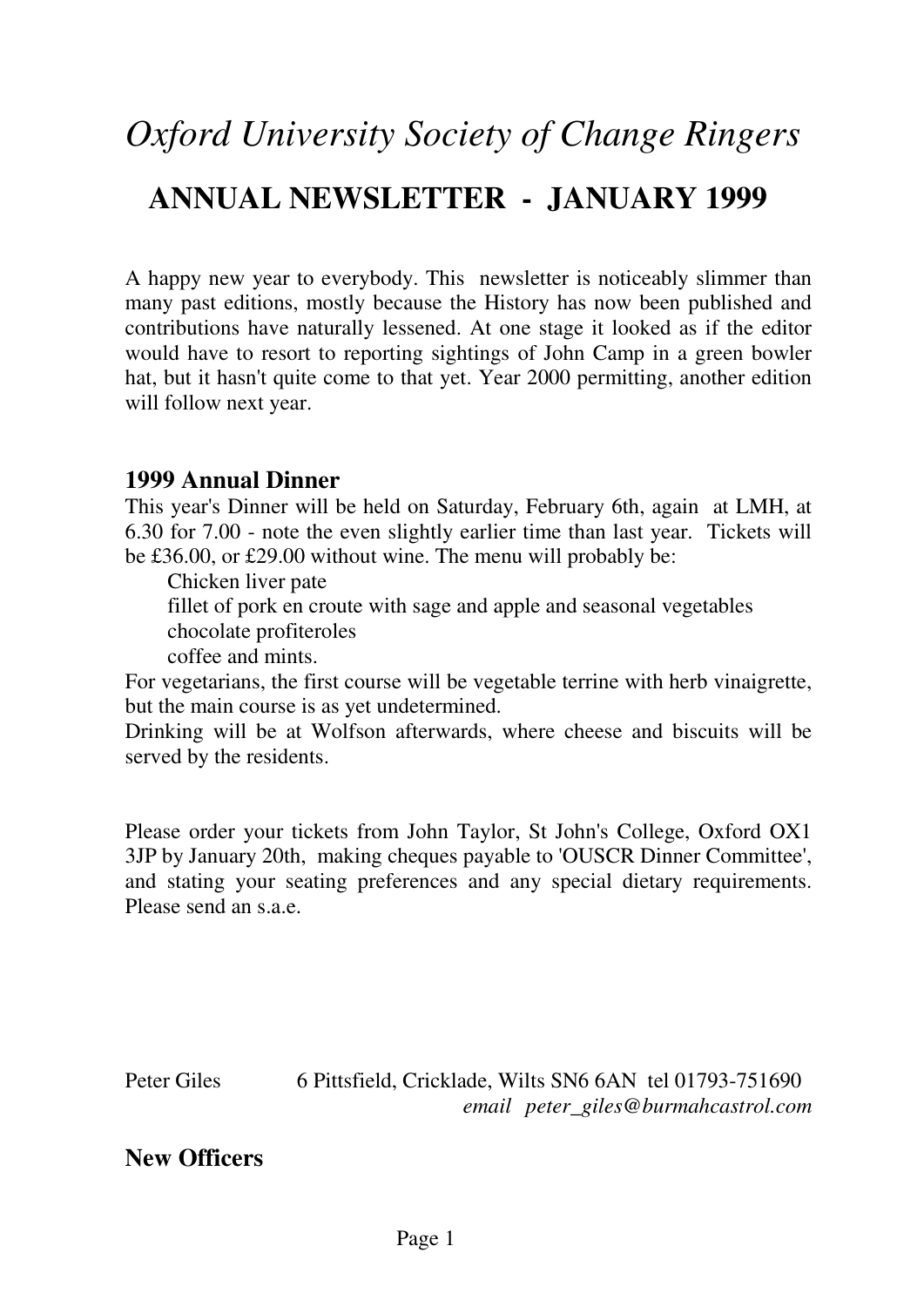At the AGM held on Monday, November 30th 1998 in Exeter College, the following Officers were elected:

| President                 | <b>Andrew Stubbs</b>                    |
|---------------------------|-----------------------------------------|
| Senior Member             | Dermot Roaf                             |
| <b>General Secretary</b>  | Peter Giles                             |
| <b>Master</b>             | <b>Christopher Poole (University)</b>   |
| <b>Resident Secretary</b> | John Taylor (St John's)                 |
| Librarian                 | Mark Humphreys (New College)            |
| <b>Treasurer</b>          | <b>Timothy Filtness (Christ Church)</b> |
| Steeplekeepers            | Rebecca Glen (Balliol)                  |
|                           | Sarah Butt (St Anne's)                  |
| <b>Website Maintainer</b> | Barney Stratford (St. John)             |
| Brookes rep.              | Lisa Broughton-Head                     |
| CC Rep                    | Peter Niblett                           |

All the Vice Presidents were re-elected: Peter Border, John Camp, Paul Mounsey, David Brown, Ian W Davies, Donald Niblett, Robert Bruce, Wilfrid Moreton, Dermot Roaf, Betty Robbins, John Spice, Doug Beaumont and Quentin Armitage.

Peter Niblett starts a new three-year tenure as our Central Council representative. Under the new rules, university societies with between 75 and 150 active members in this calendar year are entitled to just one representative, and the OUS has attracted just over 120.

Andrew Stubbs has announced that he will be standing down as President at the next AGM.

## **Life Members**

The following have become Life Members:

| Christopher L Rusby | Lincoln $1995-99$ |
|---------------------|-------------------|
| Sarah Meikle        | Lincoln $1993-97$ |

## **Meeting Dates in 1998**

The Society's business meetings are held on Mondays, and take place in the Quarrell Room in Exeter.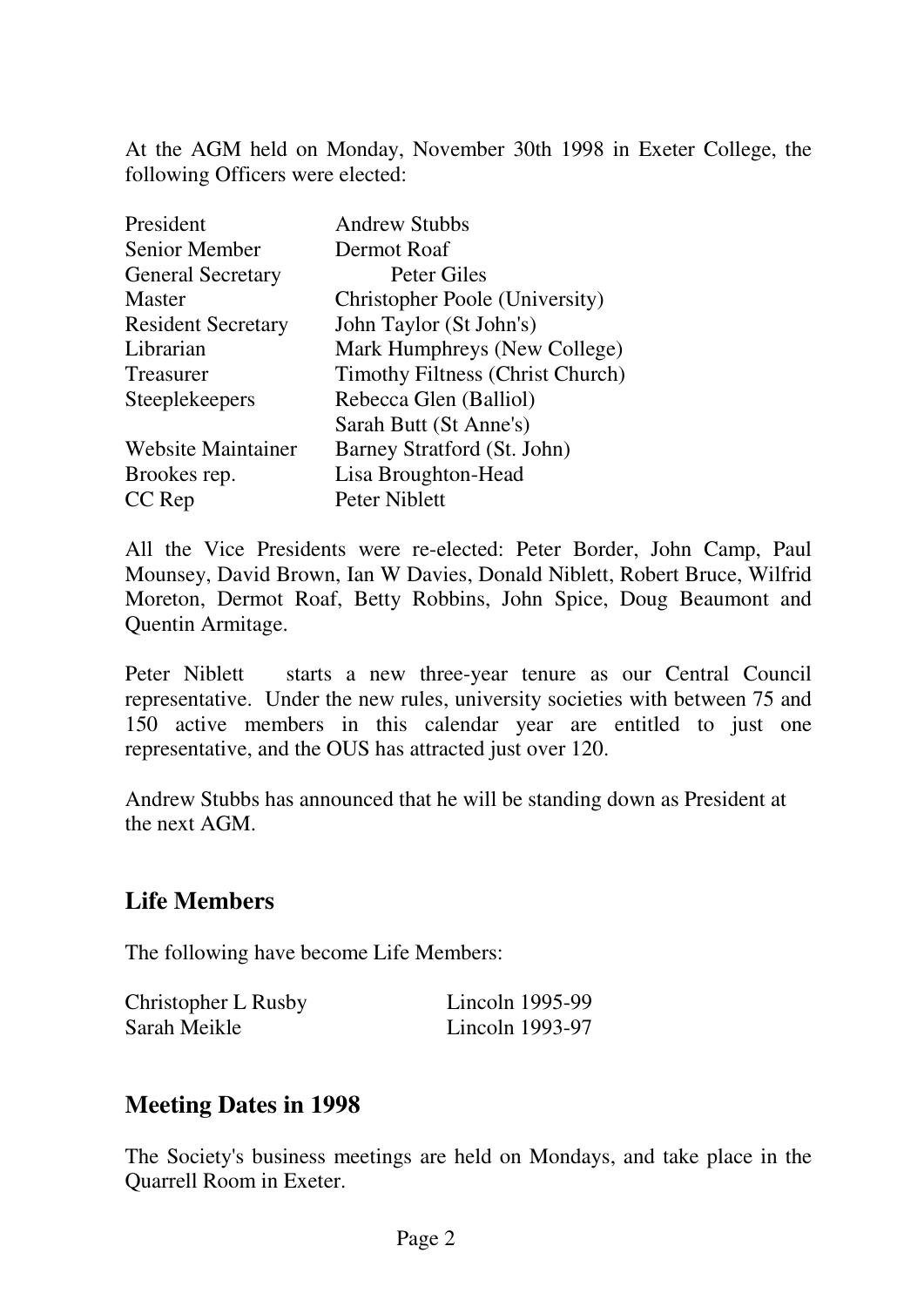TGM dates - the first Monday in term. Jan 18th, April 26th, Oct 11th. AGM date - Monday, Nov 29th.

## **Bell Restoration Fund**

Mark Shepherd and Alex Byrne have been re-elected as Auditors.

Charity legislation requires that the 'Auditors' become 'independent examiners'.

Despite the President's and general secretary's efforts to save the society the cost of a notice in the RW, the AGM decided that this is in effect a change to the society's rules and requires notice. We trust the residents will make the samll print as small as possible.

A peal has now been rung on the set of restored handbells, which were agreed to be most satisfactory.

## **The Annual Tour**

The 1998 tour was an excellently organised event based on Newport, Gwent. Many thanks to Mike Richardson and John Camp for organising it.

Nobody has yet offered to organise the 1999 Tour. If you are interested in doing so, please contact the general secretary or the President (tel 0121-704- 1638) as soon as possible.

## **Address List**

The Address List is available on request either on paper or diskette. The following 22 members are still lost: Catherine Bannister, Rosemary Clark, Richard Clements, Robert Galloway, Andre Gren, Sally Hawksworth, Luke Heaton, Lance Hewson, Anne Lambert, Andrew Loveland, JL Marshall, Phyllis Marshall, Melanie Milan, James Mumford, David Newman, Colin Parker, Julie Sheard, Nigel Sheppard, Richard Tapper, C Turnbull, Sarah Vicary, AJ Vincent and Gill Wilce.

## **The Future of the Dinner**

A discussion was held at the AGM about the future of the Dinner. We have no shortage of numbers (attendance has been creeping up from 100 to 140 over the last decade or so), but costs and organisation are the issue. Each year, the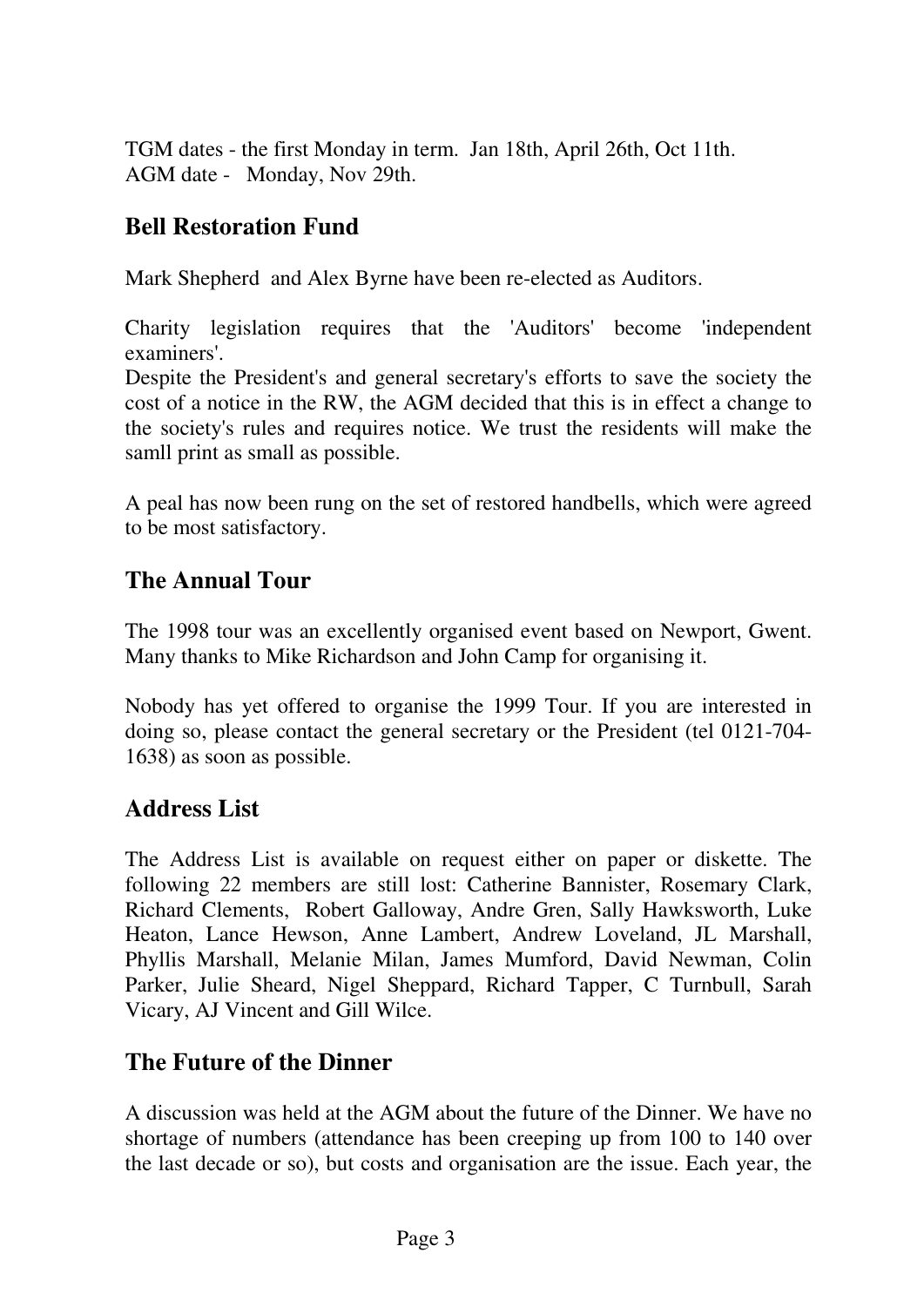real cost goes up a little but buys less quality, and finding a college in term time is once again becoming difficult, especially if we want good facilities for so many people afterwards.

A committee of residents plus the general secretary has therefore been set up to look at our options, not with the objective of necessarily changing the Dinner, but of finding out what we can do to get better quality. We will be looking at: how much better food we can get at what price; whether the dinner needs to be in a college; how value compares with outside alternatives; what those outside alternatives might be; whether the dinner needs to be in central Oxford at all; whether the dinner needs to be in early February; whether a dinner out of term-time is more or less feasible; and what members feel.

Radical thoughts indeed. At the moment we are interested only in exploring possibilities, and no decision has been taken at all to change anything, so do not panic. But if you have any views, whether you come to dinner or would do so if there were any changes made which you would find attractive, pelase let the general secretary have your thoughts as soon as possible. We want a better dinner!

## **Newsletter Account**

The cost of printing and posting this Newsletter will be about £140, less than in the previous few years because of its fewer pages. The Newsletter account will stand at about £760 after this letter has been sent. I thank Peter Wright, Julian Morgan, Alex Byrne, Peter Sanders and Wilfrid Moreton for their contributions. If you wish to contribute, please make your cheque payable to `Mr P Giles` or `Post Office Counters`.

The newsletters for 1997 and 1998 have been included on the OUS website, and this and its successors will be joining it. If you would be happy to read it there and save the society some money, please let me know.

## **Society Ties**

Thirty-three remain, at an increasingly irresistible price of just three pounds each. Alan Pink has been delighted to receive three, so why not emulate his happiness yourself?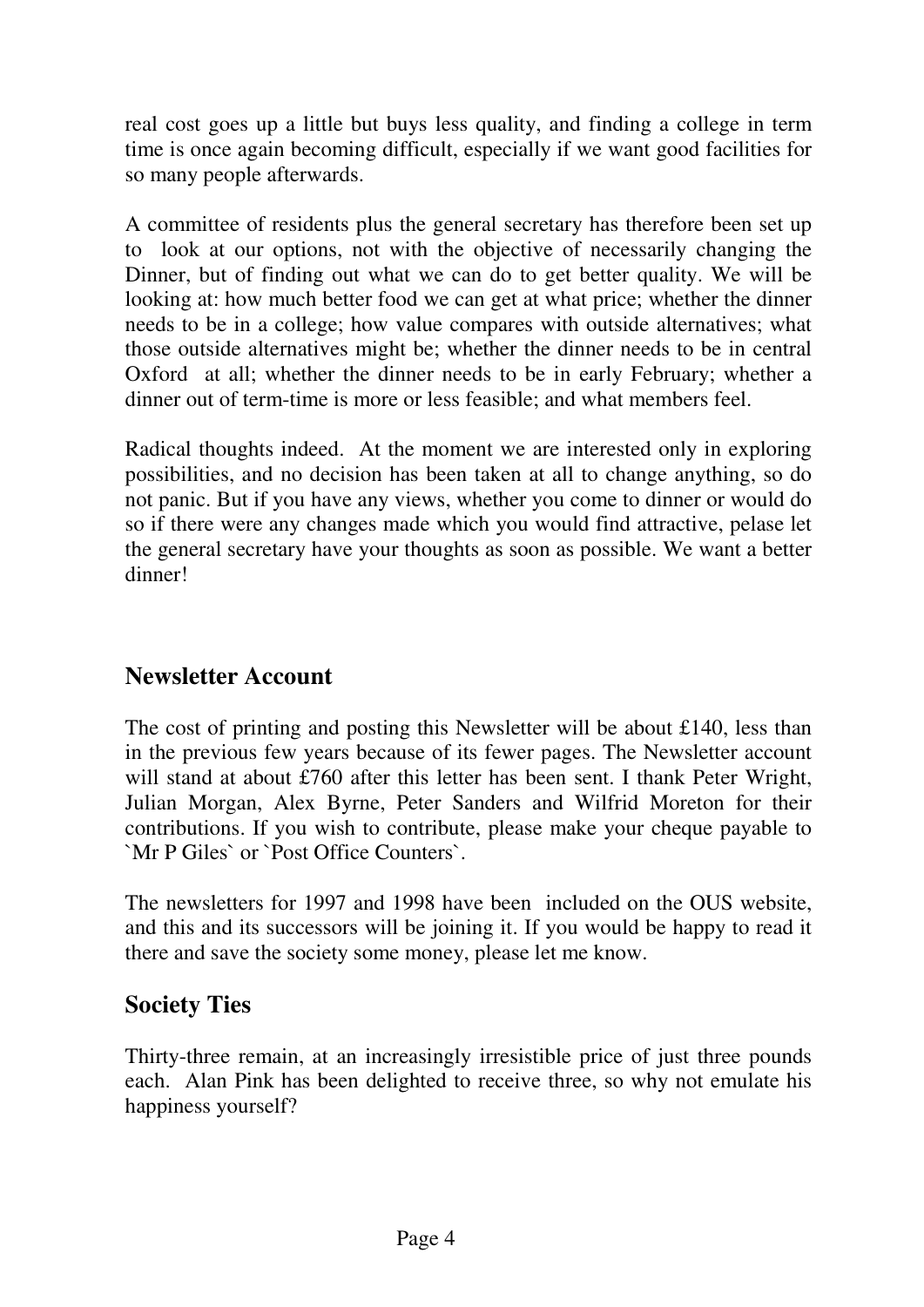## **The Society's History**

So far, 222 copies have been sold and a further 25 given. 21 sales have been this year. About another 40 sales are needed to break even. How about it? Please send a cheque for £30.00 per copy (incl. postage and package), made out to 'OUSCR History', to the general secretary.

John Lonsbrough's index has not sold quite as well as hoped, so the remaining fourteen have been given to me to include free with the next copies sold.

# **History Errata and Addenda**

This year I have received only two corrections to the History. One comes from Peter Wright, and corrects last year's amendment. Peter and Frank are agreed on this:

*Page 451:* peal 195 was conducted by Frank Wright as stated in the book. Peal 218 was conducted by Peter Wright, as stated in the correction.

Also:

*Page 125:* on Julia Preston's right is Enid Roberts, who John Lonsbrough says was 'a very quiet lady and no relation of "the horrible Margaret Roberts", quoting some contemporary Somervillians'.

## **Members` News**

This year we sadly have five deaths to report. (in the last Letter I mentioned the death of Renate Tankard: John Spice thinks she must have been Renate Buchtal.) **Clare Scott** (nee Iles) died this autumn, and **Anne Dickinson** in January.

**Ken Grayson** was at Teddy Hall from 1944-45 and 48-51. Ewart Edge writes: 'He died on Sept 6th 1997 aged 71, suddenly but after some years of ill health. He came originally from Leyland and we had first met as hopefuls sitting scholarship papers at Oxford in 1941 and 1942. We were up on short courses in 44/45, Ken in the army and I in the QAFVR. We both graduated in 1951. We learned to ring together at New College in 1949. We rang our first quarter together, Grandsire Doubles at St Thomas's on Dec 1st 1949, a first quarter by an all SEH band, the others being Derek P Jones, whow as the conductor, the (now) Prebendary John GM Scott, Eddie Seymour and the Rev. Eric Wood.

 We rang our first peal for the OUS at St James Cowley (just rehung) PB Minor in 2hr25 on Feb 9th 1950, then our first of PB Major at St Ebbe's on Oct 10th and of Double Norwich at Kidlington on Nov 30th. He was in the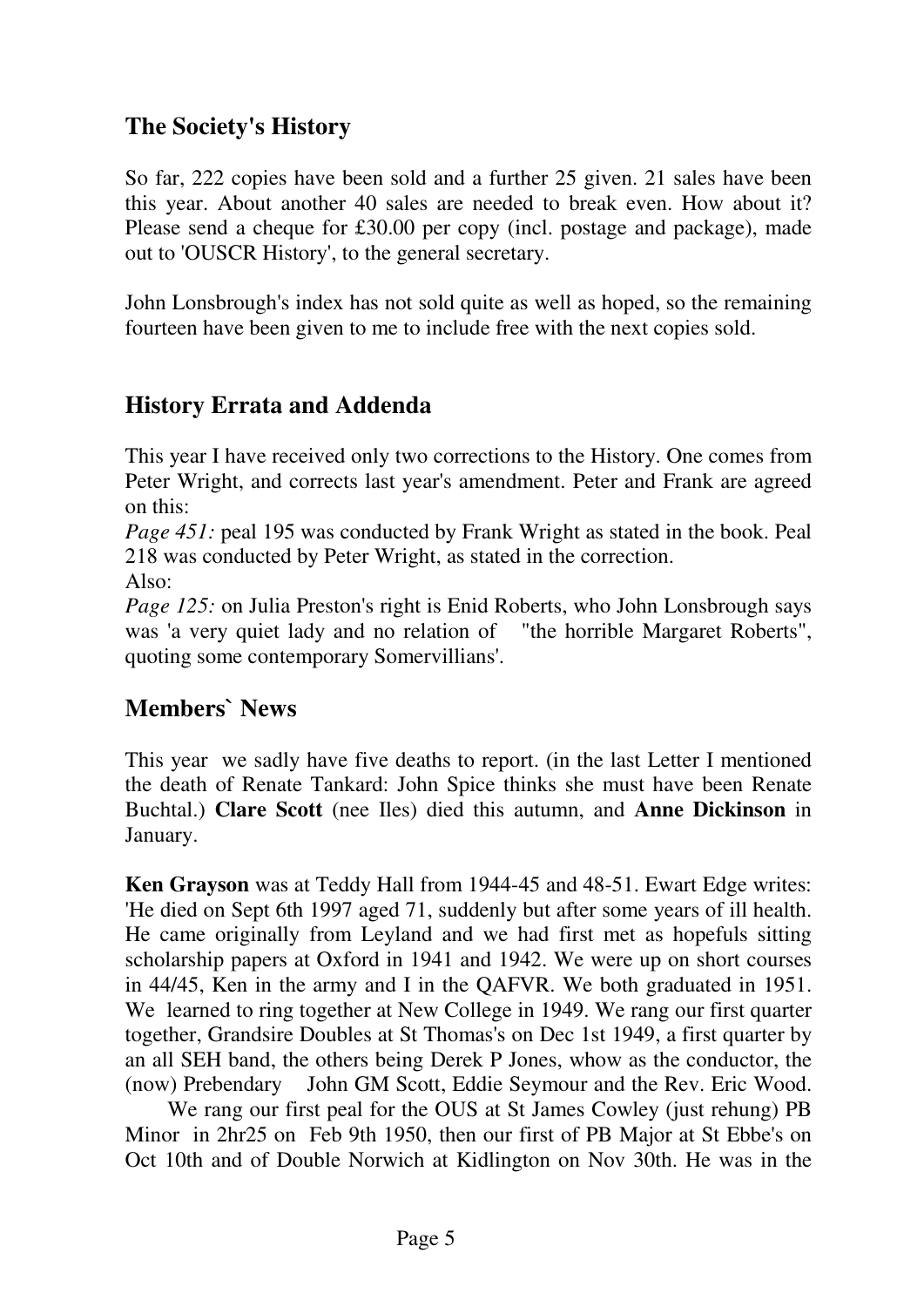band which I conducted for PBM, my first as conductor, at St Cross on Feb 9th 1951 and in the first of minor on the bells at Iffley which I called on April 26th, rung for the ODG, being three OUS ringers - Ken and I and Frank Wright and three local Iffley ringers.

 Ken was very active in the OUS, ringing, on the cycle outings and the early tours such as Shrewsbury and Gloucester. We played quite a lot of OUS bridge, especially after fast food at the Stowaway. Our ringing careers followed different paths when we went down, and Ken eventually more or less gave it up. We kept in touch over the years socially as well as via the OUS, and his son Matthew was our son Robert's contemporary at SEH, though neither rang. We had been in touch shortly before his death to fix another meeting, which sadly was never fulfilled.'

**M Elizabeth Brown** died on October 29th 1998 at her home in Auchenlarie after a long and defiant battle with cancer. She learned to ring at Damerham as a member of a young ladies' band, and after studies at London University took a post-graduate course in social sciences at Barnett House, Oxford from 1949- 51. Her career took her to Cardiff, Edinburgh and then the less ringable parts of Scotland. (For more details, see the RW of Dec 11th.)

**Michael Diserens** died on August 31st at the age of 39 after falling ill on a family holiday. He read physics at Keble, but devoted his leisure mostly to rowing. At the age of 16 he represented Great Britain at the World Junior Rowing Championships in Montreal, and stroked the Blue boat in 1979 and 1980 as an undergraduate. Never the less, he did enough ringing to become tower captain at Brightwell in 1983, and after another break he took up ringing seriously again two years ago, becoming a life member of the OUS just this summer. (For more details, see the RW of Nov 27th.)

**John and Elizabeth Lonsbrough** have at last fulfilled a dream by moving into central Oxford, living very close to St Thomas's. John now complains there is one night a week when he doesn't get to any ringing. **Jane Bulleid** is hoping that the move from a six-bell tower at Swaffham Prior to an eight at Burwell doesn't prove too taxing. **David Hope** started ringing regularly at Worcester cathedral last September, and in May was elected guild secretary. They are very short of ringers, so all OUS welcome.

**David Cooper** hasn't rung since probably the early eighties, and says that the demnads of two young children make it unlikely that he'll ring again this century. He is now working in the computing dept of Sheffield University. **David Bennett** has take early retirement and is now living permanently in Bournemouth. **Andrew Stubbs** has also taken early retirement.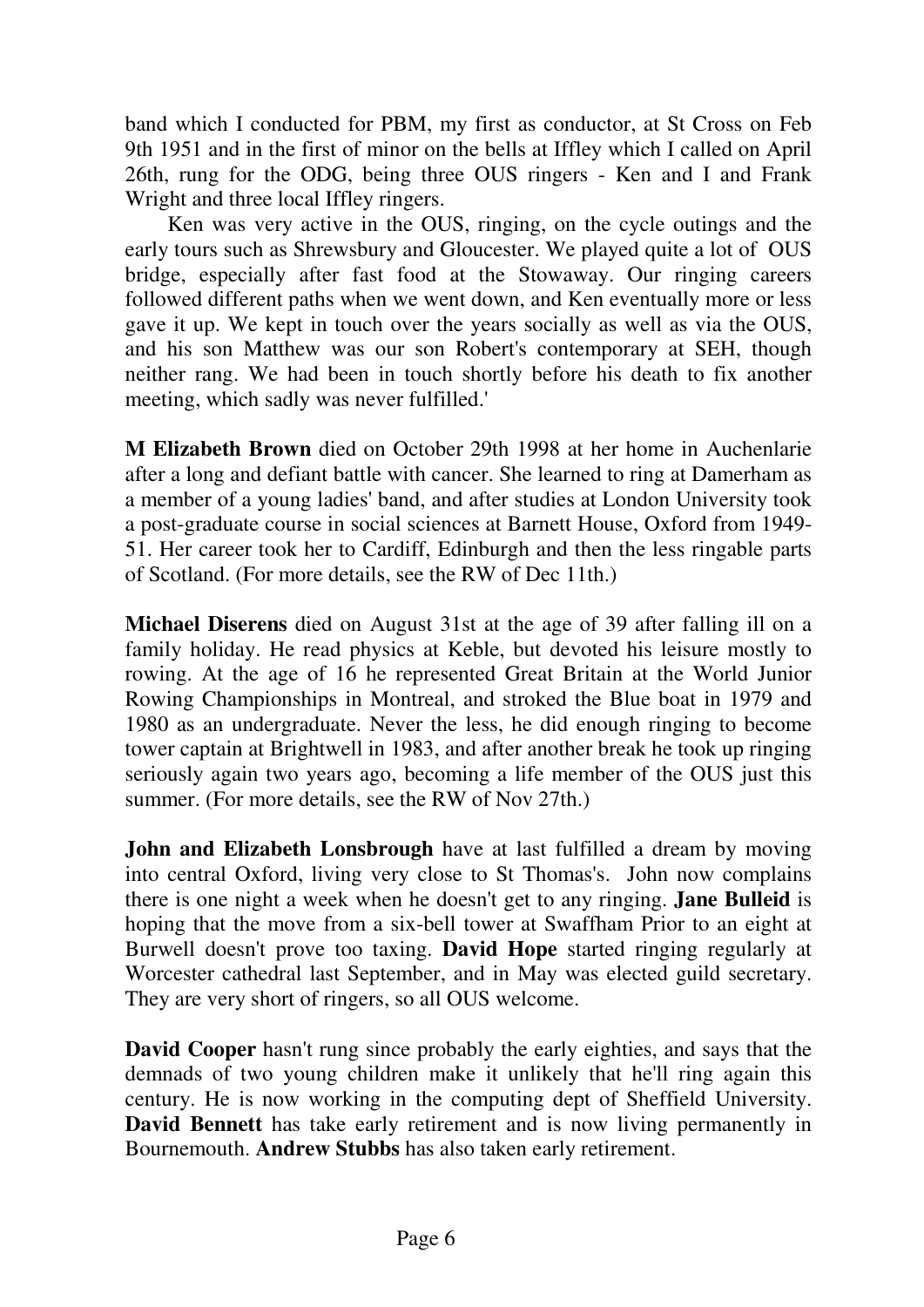## **Residents' Review**

It has been pointed out that the newsletter exists mainly for non-residents, but old members would like to know what the residents get up to. Duncan McBurnie has provided this review of 1998, and I hope the idea can be carried forward.

#### *Duncan McBurnie writes:*

The residents continue in much the same way as I am sure they always have. We continue to ring on Sunday mornings at St Thomas (usually a quarter peal) and Mary Mag's; and ring at SMV and St Ebbe's on a few Sunday evenings each term. Practice nights are at Mary Mag's on a Tuesday, where we regularly have 15 to 20 people for a practice and ring things ranging from rounds to spliced surprise. We also have a practice every other week at St Thos, when we are helped by some of the OS. Anyway, here is an overview of what has happened in the past year:

The first major happening of the Hilary term took place on the first weekend in February - oh yes, the Dinner! As usual, the Dinner was a great success, even though we did demolish the beer supplies afterwards in an unfortunately quick time. It was great to see so many people over the weekend - and hopefully there will be just as many if not more this year.

By two weeks later everyone had fully recovered, and we set out on the joint CUG outing. This was rather like a 'mini Tour', with the day being based around towers (or maybe that should read pubs!) in the Northamptonshire area. A great day was had in the company of our Cambridge cousins.

Other events of the term included a pancake party on Shrove Tuesday and a quarter-peal day.

A relatively large number of 'the children' joined up with lots on non-residents in Newport just after Easter for the Tour. We all enjoyed splendid few days in south Wales, and thanks must go to John Camp and Mike Richardson for organising such an excellent event.

The summer term was quite quiet ringing-wise due to the inevitable interruption of exams. However, we did have a most excellent evening in Reading for a 12-bell practice.

Now we approached Michaelmas term without the familiar faces of Andrew, Nigel and Sonia, who have all left Oxford for the time being at least - good